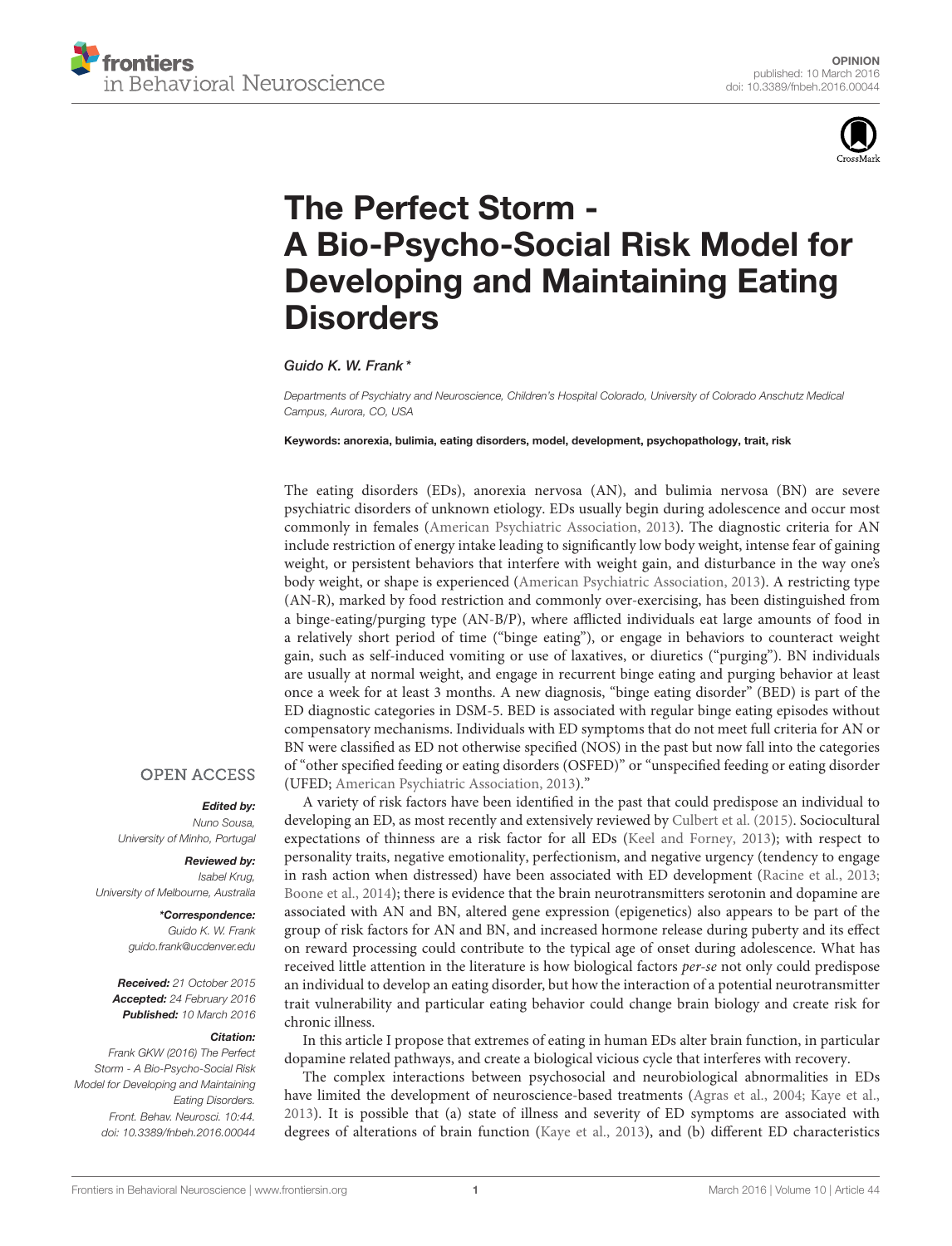could be related to distinct neurobiological abnormalities that contribute to overlap in symptoms across EDs. However, no comprehensive biological models exist to supplement the sociocultural factors and personality traits based models that describe the development of ED pathophysiology across the whole spectrum, and that can be tested empirically. ED characteristics with a focus on binge/purge behaviors, being over- or underweight or traits such as sensitivity to salient stimuli [\(Jappe et al., 2011\)](#page-3-7) could for instance be tied to specific brain alterations independent from categorical diagnostic boundaries. This approach could be successful in understanding the underlying neurobiology, categorizing EDs based on brain function-behavior relationships, and produce individualized treatments. This has not been specifically explored before with respect to biological underpinnings. Such "dimensional" research in the ED population based on specific ED behaviors across traditional diagnostic categories could significantly advance our ability to connect ED behaviors with specific brain mechanisms. Furthermore, this would help us identify how cortical higher order cognitive emotional processes interact with subcortical, developmentally "older," brain structures that drive behaviors such as eating on a more basic stimulus-response level. Such an advanced understanding of ED pathophysiology may be necessary in order to understand the neurobiology of EDs in general and enable us to model patient-specific brain alterations, in order to develop individualized and more effective treatments.

Some research has suggested dimensions of altered brain function across the spectrum of disordered eating. For instance brain research across AN, BN, and obesity has shown that being underweight is associated with heightened, while being overweight is associated with reduced brain response, in the insula, the subcortical ventral striatum, and the prefrontal cortex [\(Frank et al., 2012\)](#page-3-8). That study used a dopamine anchored brain reward model using taste stimuli as well as learning and prediction of those stimuli and the results suggested that dopamine response could be responsible for the results found, as it mirrored results form basic science research [\(Frank et al., 2012\)](#page-3-8). In addition, the more often a person with BN binged and purged, the lower this person's brain response was [\(Frank et al., 2011\)](#page-3-9). Thus, there appear to be very specific alterations in response to extremes or food intake in taste and subcortical dopamine related reward circuits [\(Johnson and Kenny, 2010\)](#page-3-10).

<span id="page-1-0"></span>On the other hand, ED behaviors are highly driven by the well-known fear of having too high of a body weight or not fitting a self-perceived societal expectation of thinness (Keel and Forney, [2013\)](#page-3-2). Those fears often develop after negative feedback from the environment. Individuals with an ED tend to be unhappy with themselves but the ED enhances a sense of control and happiness, and reduces anxiety [\(Dignon et al.,](#page-3-11) [2006\)](#page-3-11). Individuals who develop an ED frequently already had premorbid high anxiety, which creates a sense of uncertainty, making them more vulnerable to negatively perceived feedback from the environment [\(Kaye et al., 2004\)](#page-3-12). Perfectionism and negative urgency predict the development of eating disorder symptoms, however, the specific mechanisms and underlying biological factors are unclear [\(Racine et al., 2013;](#page-3-3) [Boone et al.,](#page-3-4) [2014\)](#page-3-4). In summary, there is a host of factors that have to come together in order for a person to develop an ED although our knowledge of the underlying mechanisms is limited.

Using the above information and taking into account potential bio-psycho-social developmental risk factors for developing EDs, I propose a model that demonstrates how EDs may be a culmination of those factors and creating a "perfect storm" and where changes in brain dopamine function have an important role; this is outlined in **[Figure 1](#page-1-0)**. However, the dopamine system is for sure only one aspect of brain neurotransmitter function that may be affected by disordered eating [\(Manuel-Apolinar et al.,](#page-3-13) [2014\)](#page-3-13):

1) It is possible that individuals who will develop an ED are born with biological traits such as disposition to heightened anxiety [\(Kaye et al., 2004\)](#page-3-12), increased sensitivity to salient

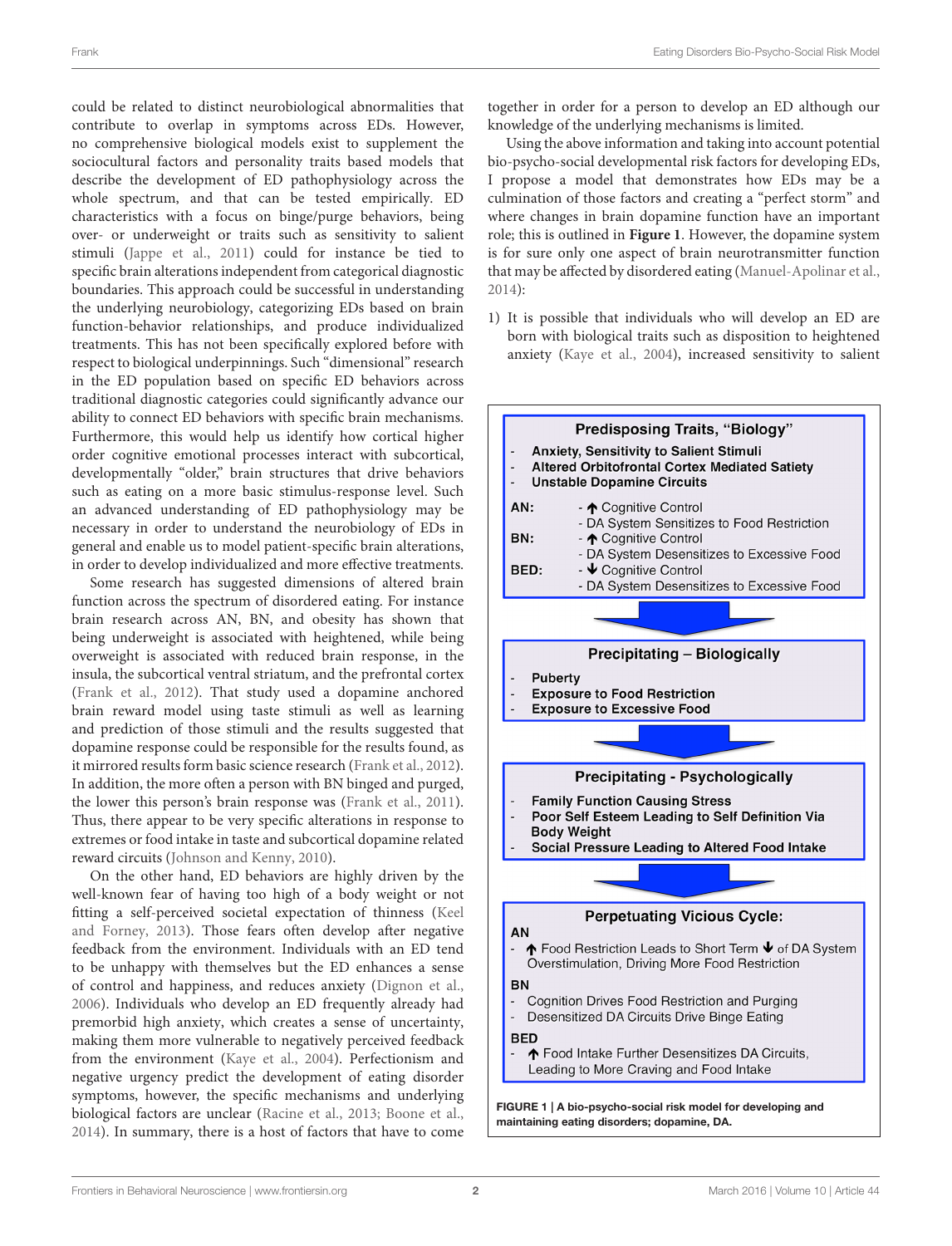stimuli [\(Jappe et al., 2011\)](#page-3-7) as well as a larger (AN, BN) or smaller (BED, obesity) orbitofrontal cortex, which could alter the individual's ability to stop eating [\(Frank et al., 2013a,](#page-3-14)[b\)](#page-3-15). In addition, it could be that EDs are associated with dopamine circuits that are less stable during development and might adapt too quickly to environmental influences. For instance, individuals who develop AN may be particularly sensitive to times when there is less food eaten, such as skipping meals when having a busy schedule, voluntary fasting for religious reasons, or changing eating behavior in an attempt to eat "healthier," which frequently occurs in middle school after health class. In those individuals the dopamine system might get overly sensitized to a point where stimulation is perceived as excessive as opposed to driving healthy eating. This together with anxiety and high cognitive control as typically seen in AN may lay the foundation for the disorder risk. BN has also been associated with high cognitive control, anxiety, and sensitivity to salient stimuli, but they may be more sensitive to excessive food intake and desensitization of dopamine terminals. While individuals with BN often restrict food intake especially during the day, they also have times when they "have to give in" to the urge to binge and purge, and the desensitized dopamine system overrides the cognitive control and needs stimulation. We know little about BED brain function, but based on our studies in obesity one could hypothesize that in this group dopamine circuits are easily desensitized to excessive food, and that paired with a less strong cognitive control mechanism could predispose an individual to have difficulty stopping eating, even when physiologically sufficient food has been eaten [\(Frank et al., 2012\)](#page-3-8). Taken together, there may be underlying traits, maybe on opposite ends that correspond to the phenotypically opposing eating disorder behaviors that create vulnerability. Under certain environmental conditions, those traits then may become relevant and contribute to illness development.

2) Specific environmental triggers then may set off active illness behavior. Such triggers may include either states of food restriction (travel, camp, busy schedule) or excessive food intake (holidays, frequently being exposed to buffet meals, familial habit to present large portions), which may interact with dopamine circuits that are vulnerable to the effects of high or low food intake. Another important factor in triggering dopamine system alterations is puberty. Estrogen has a variety effects on eating behavior via neurotransmitter function and may play an important role in ED risk (Asarian and Geary, [2013\)](#page-3-16). With menarche there is a surge in gonadal hormones including estrogen, which has profound effects on dopamine release [\(Garris and Ben-Jonathan, 1991;](#page-3-17) [Alfinito et al., 2009\)](#page-3-18). EDs typically begin during the years of sexual maturation and around menarche, and estrogen dopamine interaction could contribute mechanistically to their development. This change in estrogen mediated dopamine release could add to over-stimulation in AN promoting aversive response to salient stimuli, but a dopamine system vulnerable to desensitization could downregulate too strongly in response to the strong physiological dopamine release.

- 3) Well-known factors such as problems in family functioning, poor self-esteem, and social pressure may drive altered food intake in response to those difficult situations that create negative emotions and heightened stress. Stress neurobiologically alters dopamine and opioid neurotransmission [\(Latagliata et al., 2014\)](#page-3-19) and phenotypically affects eating behavior [\(Harris, 2015\)](#page-3-20). Stress, therefore could have a crucial mechanistic role in driving a person into eating disorder behaviors. The social pressure to be thin also creates stress but also frequently leads to positive feedback (psychological reward) from the environment after weight loss. This promotes more weight loss and potentially dopamine sensitization, but also stress because of increased fear of weight gain. On the other hand, weight gain in BN or BED is frequently associated with negative feedback, this typically leads to lower mood, and eating is often used to handle stress from the sense of social inferiority.
- 4) In the last step, a perpetuating vicious cycle develops. Food restriction in AN reduces overstimulation but further sensitizes the dopamine system. That together with high fear of weight gain then creates a situation where the normal eating stimulating mechanisms fail and dangerous weight loss ensues. In BN, the high cognitive control paired with hyposensitive dopamine circuits may lead to episodic food restriction interrupted by binge eating and purging episodes. In obesity and maybe also BED, high food intake further desensitizes dopaminergic circuits, resulting in even more food intake in order to satisfy the need for stimulation of this circuitry.

EDs are highly complex problems and we do not have good models how bio-psycho-social factors interact to result in developing an ED. Here, I provided a potential framework for future research and testing of hypotheses what biological mechanisms may underlie those disorders. This model does not assume to be complete and may rather be a starting point for development of more complex descriptions of what risk factors may have to come together to drive dangerously altered eating behavior.

### AUTHOR CONTRIBUTIONS

The author confirms being the sole contributor of this work and approved it for publication.

## FUNDING

This work was supported by NIMH grant R01 MH096777, NIMH grant R01 MH103436, and by the Davis Foundation Award of the Klarman Family Foundation Grants Program in Eating Disorders (all GF).